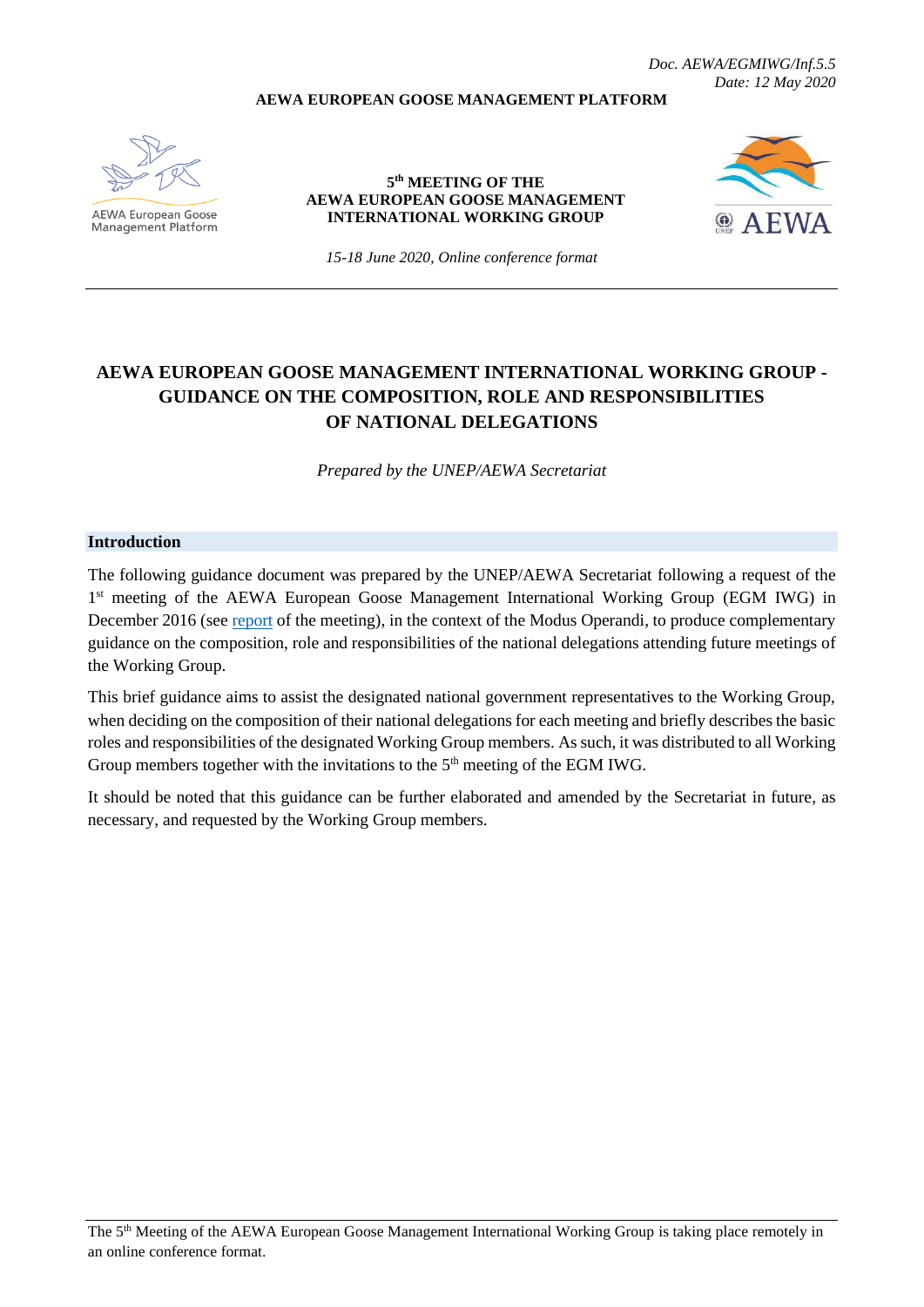# **AEWA EUROPEAN GOOSE MANAGEMENT INTERNATIONAL WORKING GROUP GUIDANCE ON THE COMPOSITION, ROLE AND RESPONSIBILITIES OF NATIONAL DELEGATIONS**

#### **1. Introduction**

Complementary to the Modus Operandi for the AEWA European Goose Management International Working Group (EGM IWG), which were adopted at the  $1<sup>st</sup>$  Meeting of the EGM IWG in December 2016, the UNEP/AEWA Secretariat was requested to produce additional guidance regarding the composition, role and responsibilities of the national delegations attending future meetings of the Working Group.

This brief guidance aims to assist the designated national government representatives to the Working Group when deciding on the composition of their national delegations for each meeting and briefly describes the basic roles and responsibilities of the designated Working Group members.

#### **2. Composition of National Delegations**

### *2.1. Designated national representatives to the EGM IWG*

As outlined in the Modus Operandi, each range state participating in the European Goose Management Platform (EGMP) is requested by the UNEP/AEWA Secretariat to designate the following as their national representatives to the EGM IWG:

- a) a maximum of two representatives from national state authorities relevant to the implementation of AEWA and;
- b) a maximum of two representatives from national scientific or expert institutions and organizations.

These designated representatives form the core of the national delegations to the EGM IWG.

### *2.2. National delegations attending EGM IWG meetings*

The designated **government representatives decide on the composition of their national delegation** to each meeting of the Working Group. As outlined in the Working Group Modus Operandi, the national delegations are limited to a **maximum of five representatives** from each range state. As an exception, the designated government representative of a range state hosting a meeting of the Working Group may invite additional national participants to join that particular meeting as part of their national delegation.

The EGM IWG is the **coordinating and decision-making body** of the European Goose Management Platform. As such, designated government representatives are **requested to consider the following points when composing their national delegations** for each meeting to ensure the smooth functioning of the Working Group, the timely delivery on the implementation of the AEWA Species Action and Management Plans under its remit, as well as the involvement of relevant experts and national stakeholders.

<sup>-</sup> *A minimum of one designated government representative:*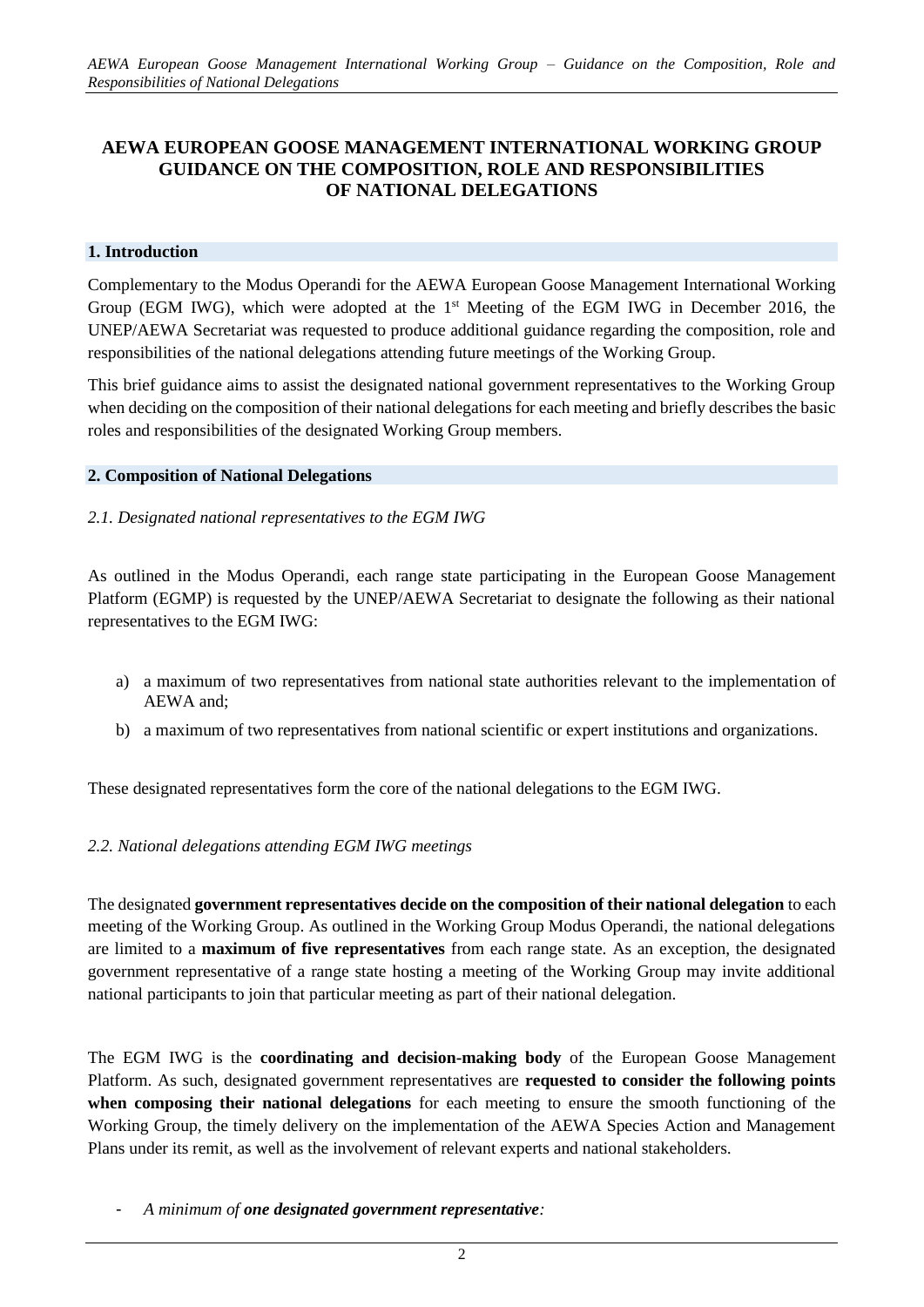The EGM IWG is routinely expected to take decisions on various conservation and management measures for the species/populations it covers. Some of these decisions will require negotiations amongst the relevant range states at the Working Group meetings as well as timely follow-up and national implementation. Some management alternatives may even require, for example, amendments to national hunting regulations. It is therefore essential, that national delegations include at least one government representative well prepared for possible negotiations and able to take decisions on behalf of his/her country on measures for the species/populations for which the country has been identified as a range state (including for example hunting quotas).

- *A minimum of one designated national expert from national scientific or expert institutions and organizations:*

It is the aim of the EGM IWG to function as the coordinating and decision-making body of the European Goose Management Platform with most of the scientific background and decision documents prepared and consulted in advance of the meetings. Varying topics which require expert input and advice are nonetheless expected to feature on the agenda of the Working Group meetings as well.

It is therefore recommended to include at least one designated national expert in the national delegation with broad experience and responsibilities attaining to the wider management and conservation issues being dealt with under the EGMP.

- *Additional experts relevant to the issues dealt with by the EGM IWG:*

In addition to the designated permanent experts, it may also be useful to include additional national experts in the national delegation, relevant to the agenda items at specific meetings.

As outlined in the Modus Operandi, specific Task Forces will be established to work on dedicated topics or specific species/populations between the meetings of the Working Group. Additional national scientific or expert institutions and organizations can also be nominated to take part in these Task Forces according to their interest and expertise.

- *Involvement of national stakeholder organizations:* 

Ensuring a transparent process as well as the subsequent engagement and support of relevant national stakeholders in the implementation of the conservation and management decisions taken by the Working Group is a key issue.

As defined in the Modus Operandi, national stakeholder organizations can attend the meetings of the Working Group if included in their country's national delegation. National organizations cannot be admitted as permanent observers to the EGM IWG. This decision was taken both for pragmatic reasons related to the size of the Working Group, but also because it is assumed that an appropriate consultation